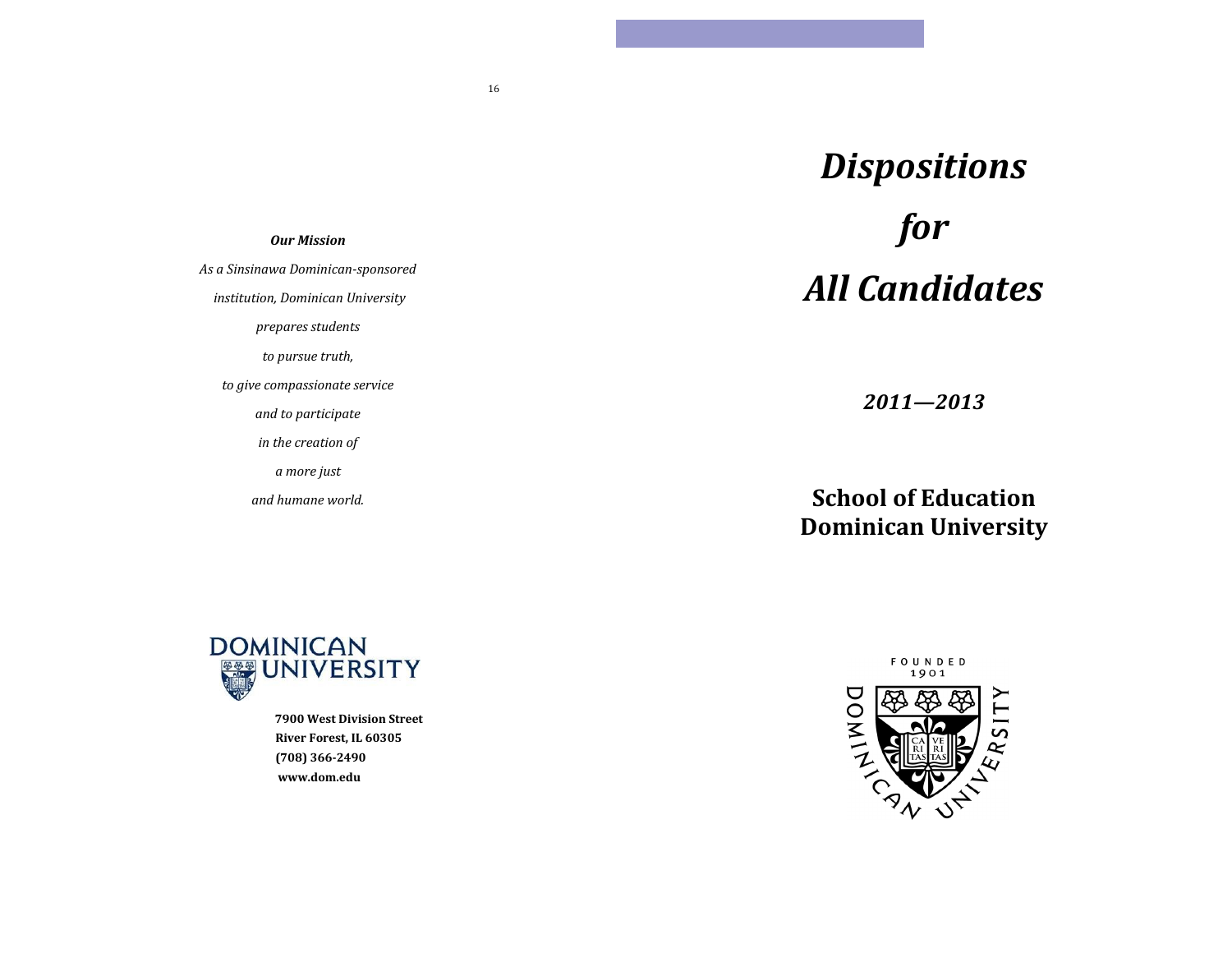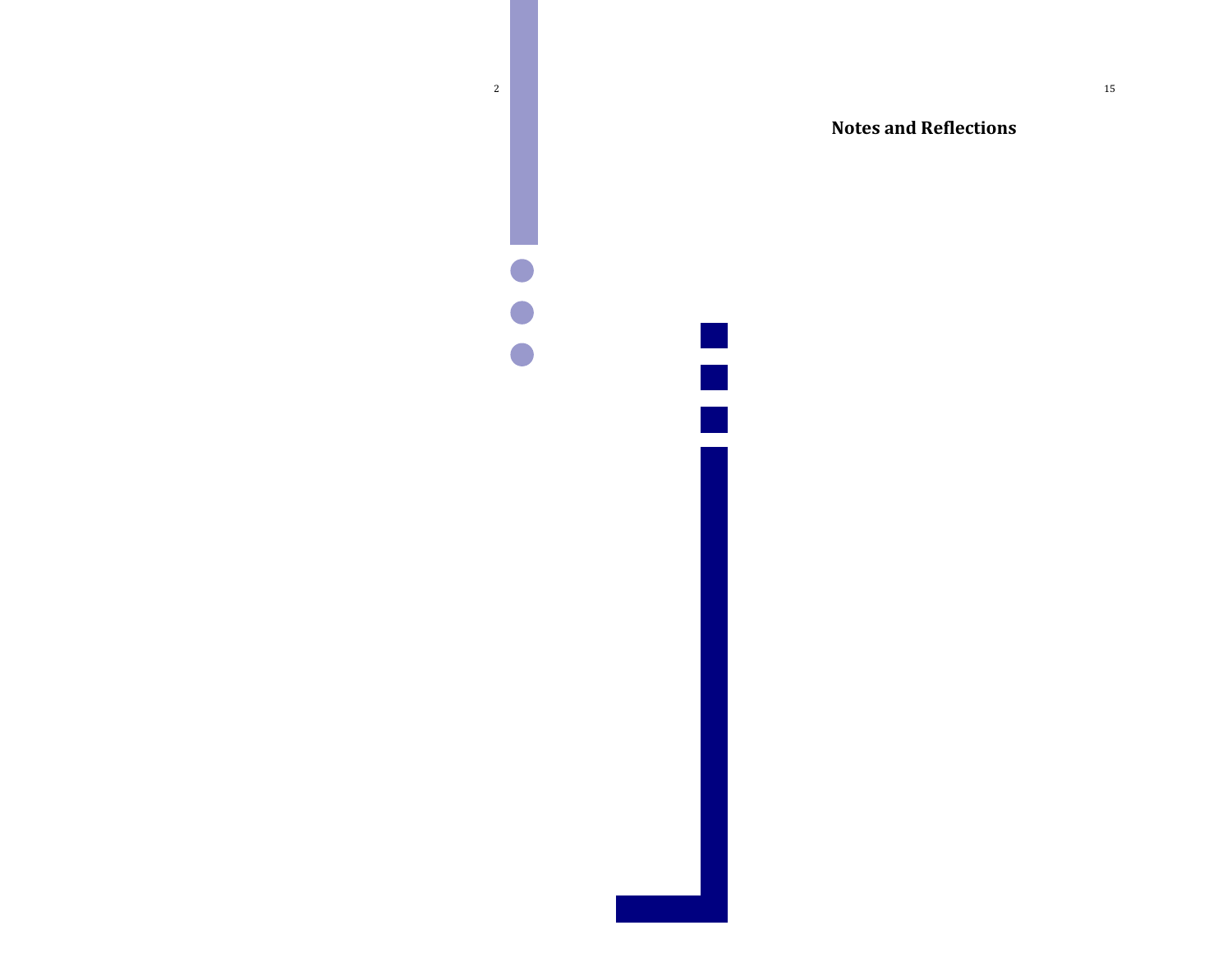## **PROFESSIONAL BEHAVIOR**: *Conduct and com-*

*munication that is appropriate for the audience and setting (including timeliness, attendance, dress, language, respect, and other related professional behaviors) (leadership)*

The candidate demonstrates professionalism in regards to attendance, punctuality, following class or school policies, and appropriate professional communication and terminology (e.g. e-mail, conferences, class work).

The candidate demonstrates appropriate collaborative behavior with other professionals, supervisors, cooperating teachers, and colleagues.

The candidate demonstrates organization and effort, while striving for excellence.

The candidate expresses enthusiasm and interest in teaching and learning.

Dear Faculty and Candidates,

Dispositions, as defined by the National Council for Accreditation of Teacher Education (NCATE), are "the values, commitments and professional ethics that influence behaviors toward students, families, colleagues and communities and affect student learning, motivation and development as well as the educator's own professional growth."

The School of Education has identified specific dispositions which we expect candidates in all of our programs to exemplify. These dispositions are reflective of the unit's commitment to the values of scholarship, leadership, and service.

This booklet expands the concepts so that all involved in the process have a clear idea of what is meant by the dispositional terms. It is our educators' dispositions, after all, that impact their own professional growth and student learning.

Colleen Reardon, EdD Dean, School of Education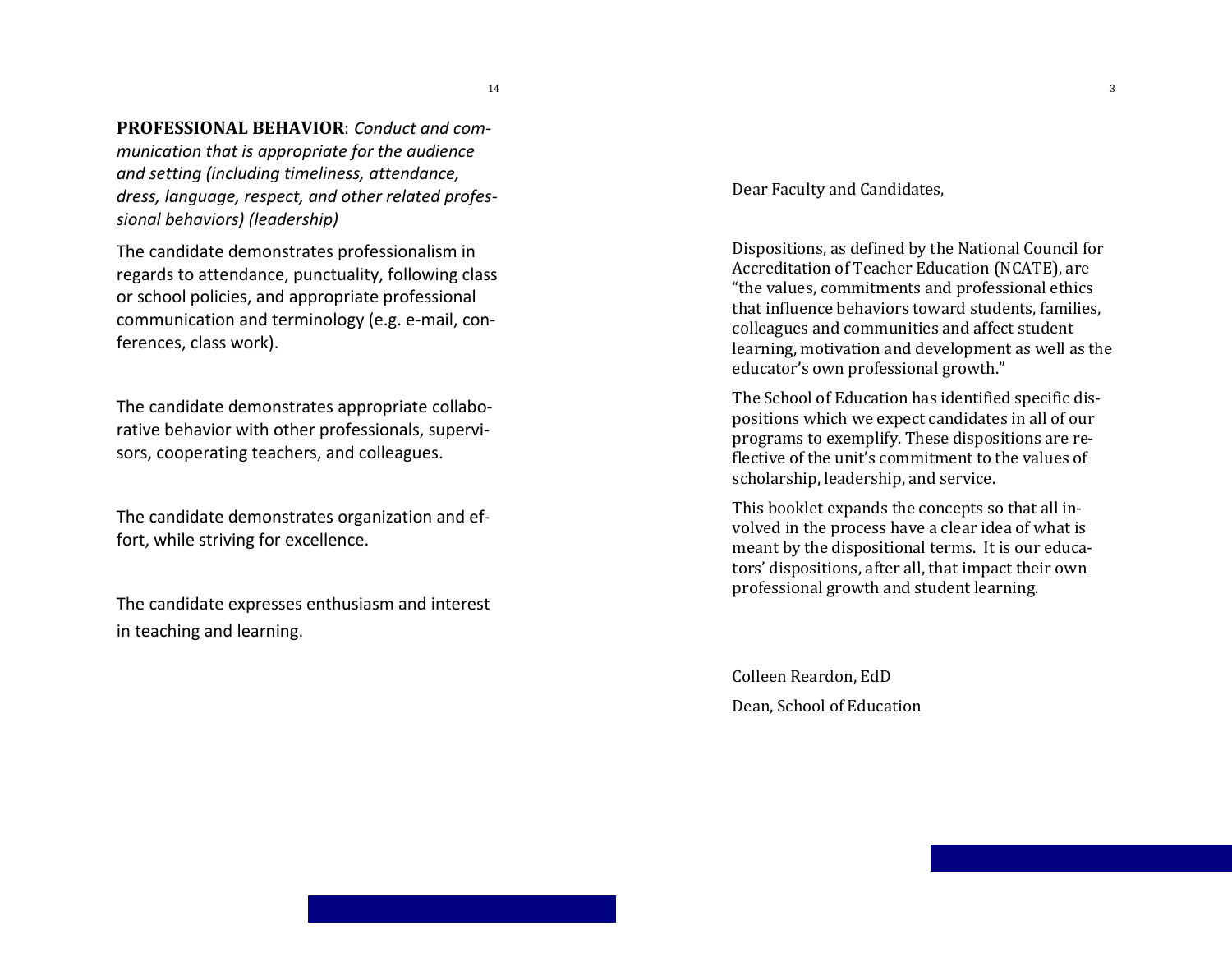**CRITICAL THINKING**: *An analytical approach in reading, writing, research, and practice of one's profession (scholarship)*

4

The candidate habitually questions his/her own views and attempts to understand both the assumptions that are critical to those views and the implications of the views.

The candidate recognizes the fallibility of one's own opinions, the probability of bias in those opinions, and the danger of weighting evidence according to personal preferences.

The candidate demonstrates an appreciation for multiple perspectives and conveys to learners how knowledge is developed from the vantage point of the learner.

The candidate values and fosters the development of P-12 students' critical thinking, independent problem solving and performance capabilities. **GENEROSITY:** *Reaching out to meaningfully engage all students by creating a positive and inclusive learning environment (service)*

The candidate demonstrates the belief that all students can learn and maintains high expectations and persists in helping all students succeed.

The candidate recognizes the role of the teacher in creating a learning community in which all students are valued as learners.

The candidate exhibits a willingness to create learning activities and modes of participation that support the learning of all students.

The candidate demonstrates a willingness to meet the educational needs of all students in a caring manner.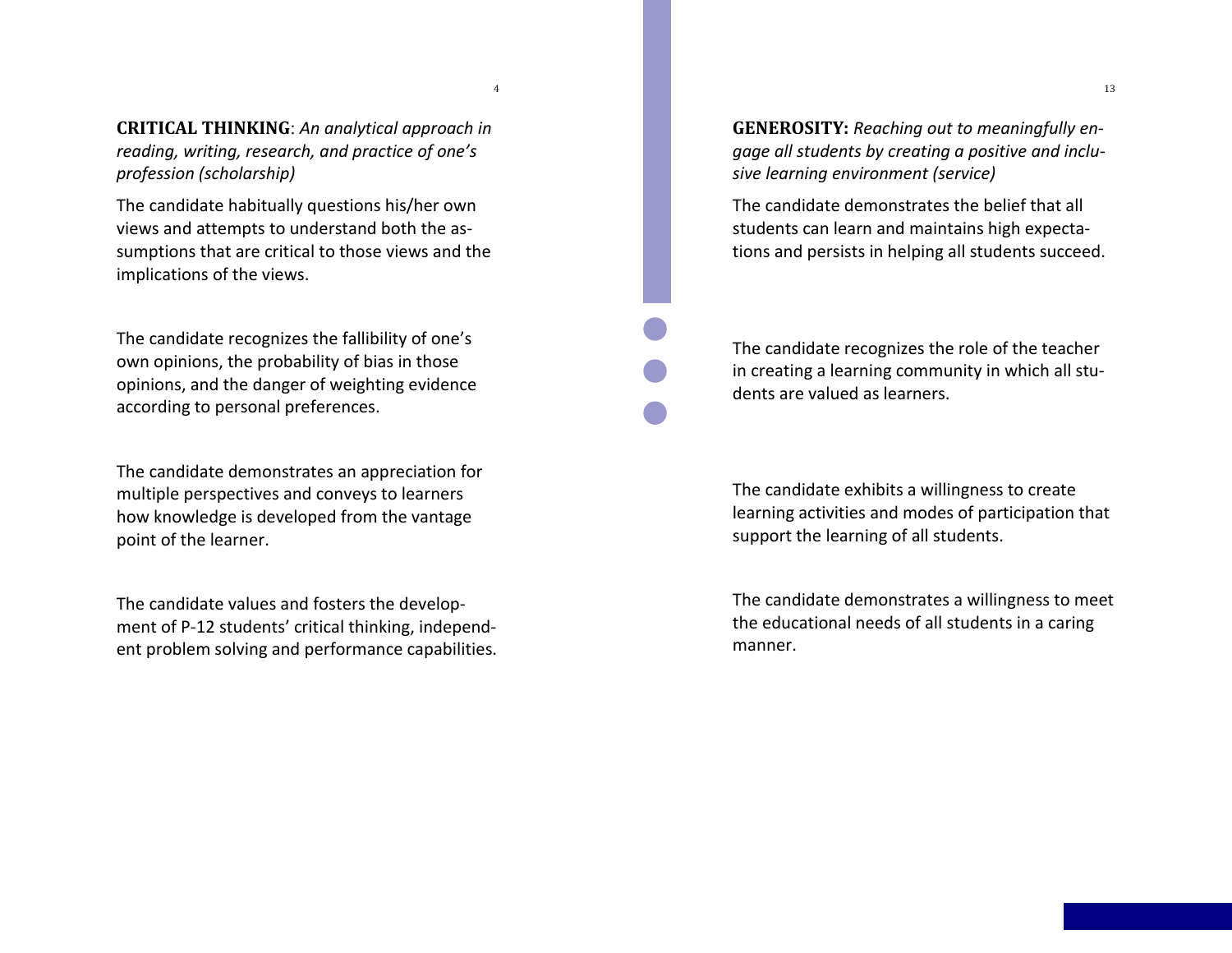**REFLECTION:** *Practices thoughtful selfevaluation as a process for continued professional growth (leadership)*

The candidate demonstrates an openness to selfknowledge, growth, and change.

The candidate's reflections move beyond reporting and therefore encompass meta-cognition, and intuitive and analytical thinking.

The candidate writes reflections based on national standards in field experiences, coursework, student teaching and graduate portfolios.

The candidate examines his/her practices and beliefs and considers the impact these practices and beliefs have on student learning and student experiences in the classroom.

**ETHICAL BEHAVIOR**: *Maintaining confidentiality for P-12 students and their family, following the code of ethics appropriate to programs of study, following the university policy of academic integrity (leadership, service)*

The candidate respects the privacy of students and confidentiality of information.

The candidate follows the code of ethics of the field.

The candidate makes ethical or moral decisions using a strength based framework rather than a deficit model.

The candidate follows Institutional Review Board guidelines.

The candidate follows the university policy of academic integrity.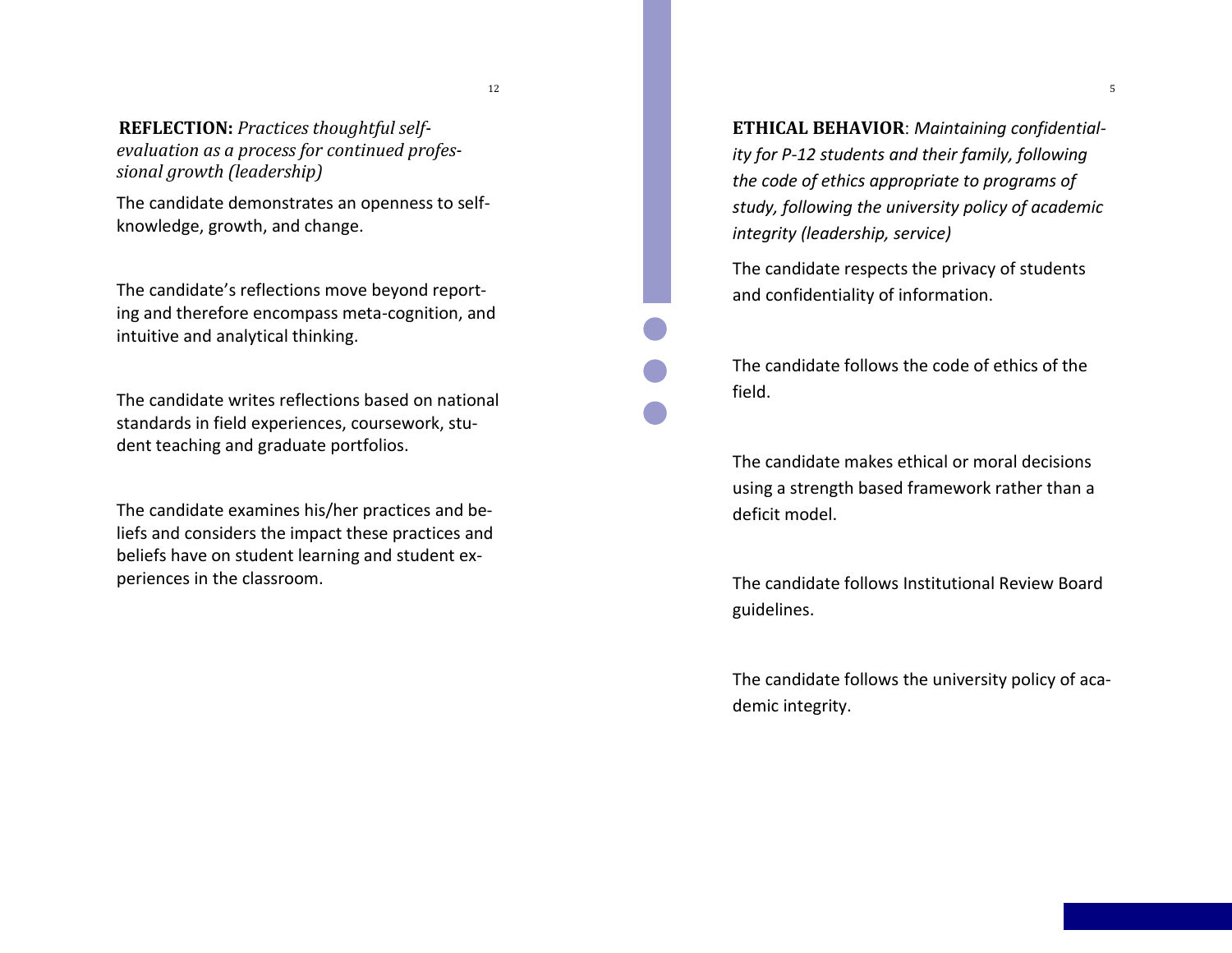#### **COMMITMENT TO SOCIAL JUSTICE**: *Analysis*

6

*and response to injustices in the human experience by challenging social inequities, ensuring fairness and demonstrating the belief that all children can learn (leadership service)*

The candidate demonstrates the belief that all children can learn at high levels and persists in helping all students achieve success.

The candidate strives to meet the educational needs of all students in a caring, nondiscriminatory and equitable manner.

The candidate exhibits an active voice/stance towards students by challenging social inequities, social inequalities, bias and stereotypes.

The candidate exhibits a leadership role by taking initiative as a change agent in the classroom setting on behalf of the children and their families.

**COLLABORATION**: *Working together to plan and solve problems and create new opportunities for growth (leadership, service)*

The candidate exhibits a willingness to share ideas and resources when engaged in collaborative activities.

The candidate communicates using a variety of means to foster collaboration to support goals of the group or another individual.

The candidate seeks to understand different perspectives in order to support consensus in group processes or with another individual.

The candidate participates and prepares for class in a way that supports the learning of the group.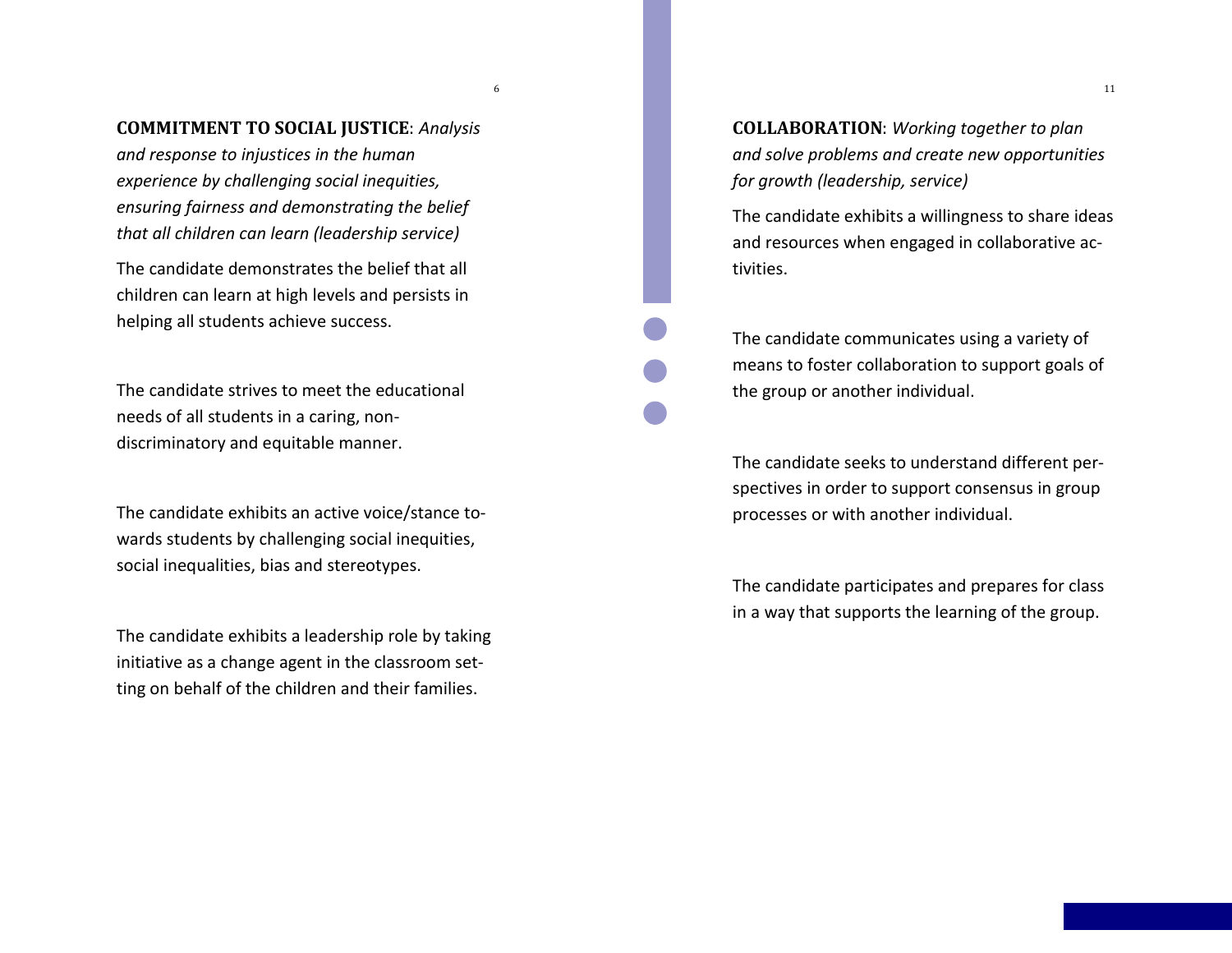7

**FLEXIBILITY**: *Demonstrating awareness and a proactive stance in considering the perspectives of others in making decisions that serve the interests of a diverse population (service)*

10

The candidate uses new information to adjust, add to, and inform current practice and thinking.

The candidate is willing to adapt to change.

The candidate is willing to listen and consider the views of others.

The candidate values flexibility and reciprocity in the teaching process as necessary for adapting instruction to student responses, ideas and needs. **RESPECT FOR DIVERSITY**: *Valuing differences as adding to the richness of the human experience and creating opportunities for the integration of the contributions of all members of society (scholarship, service)*

The candidate respects students and/or peers and/or colleagues as individuals with differing personal and family backgrounds and various skills, talents and interests.

The candidate is sensitive to community and cultural norms and recognizes his/her own biases and stereotypes.

The candidate provides materials and/or learning experiences that relate to the diverse backgrounds of his/her students.

The candidate expresses his/her willingness to learn about the history and culture of groups that are different than his/her own history and culture, so that classroom activities offered value the contributions of all students.